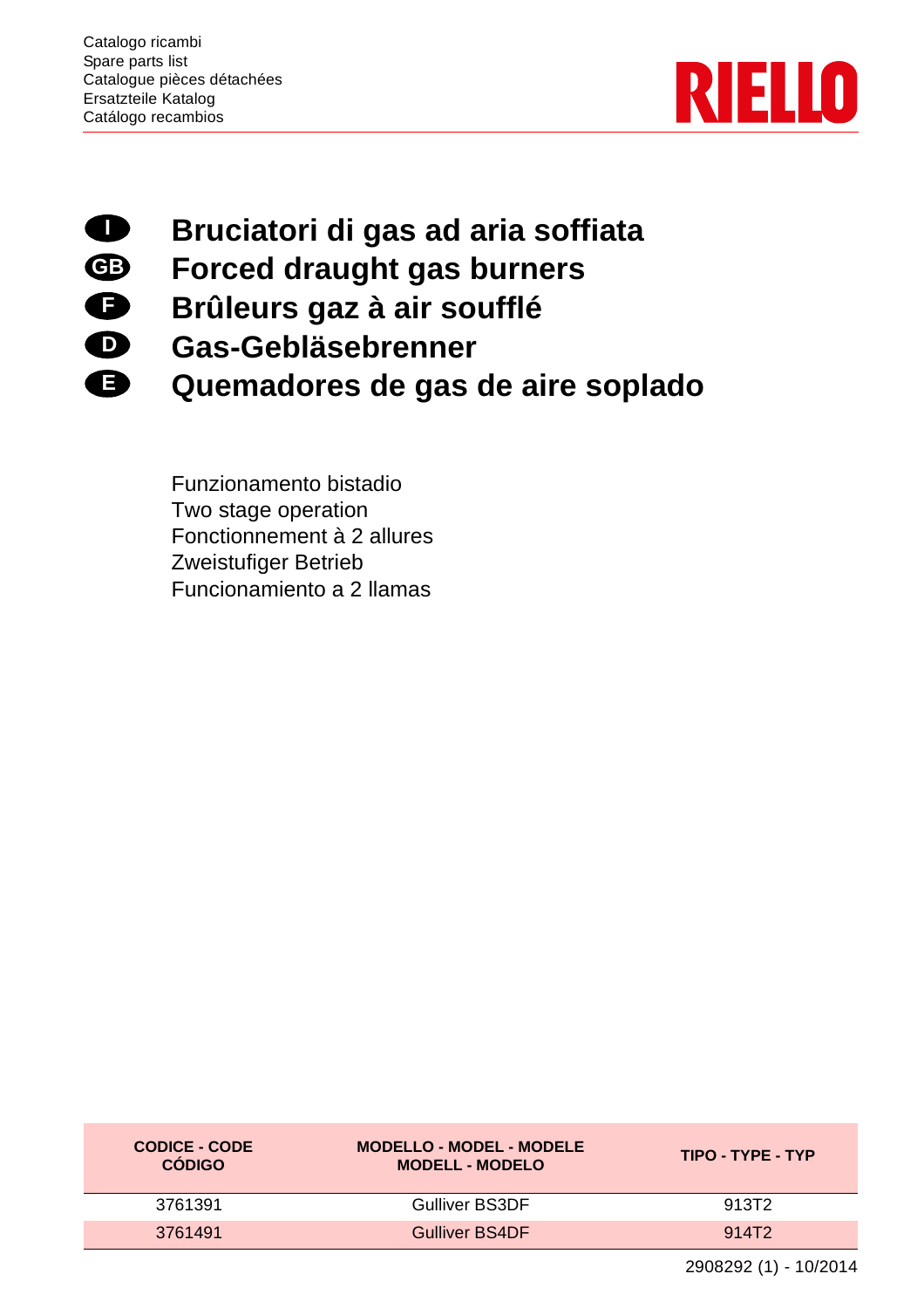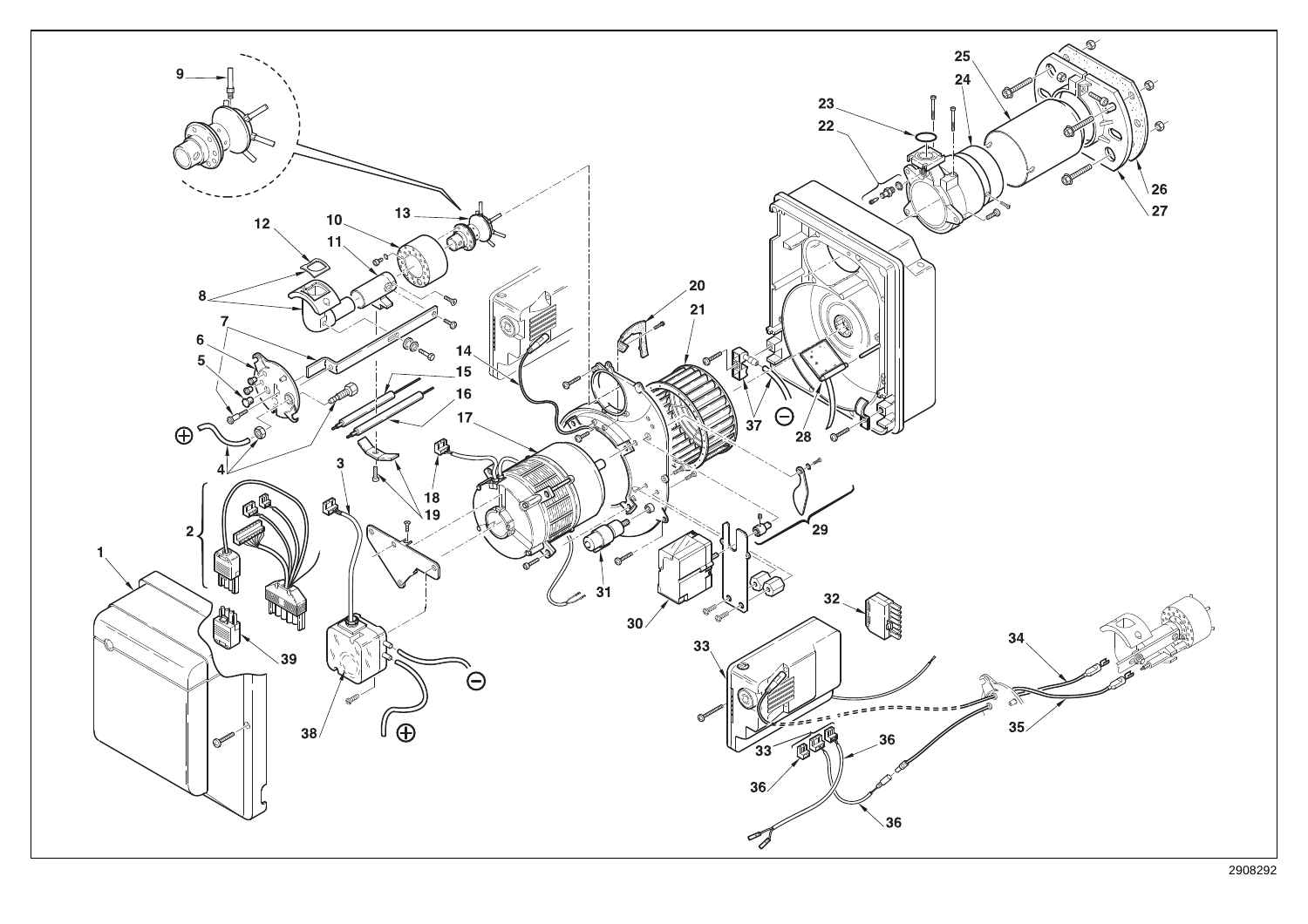| N.             | COD.    | 3761391<br>3761491 | <b>DESCRIZIONE</b>        | <b>DESCRIPTION</b>        | <b>DESCRIPTION</b>        | <b>BESCHREIBUNG</b>                   | <b>DENOMINACION</b>                     | MATRICOLA BRUCIATORE<br>BURNER SERIAL NUMBER<br><b>MATRICULE BRULEUR</b><br>BRENNER KENN-NUMMER<br>MATRICULA QUEMADÓRES | $\star$        |
|----------------|---------|--------------------|---------------------------|---------------------------|---------------------------|---------------------------------------|-----------------------------------------|-------------------------------------------------------------------------------------------------------------------------|----------------|
|                | 3007975 | $\bullet$          | <b>COFANO</b>             | <b>COVER</b>              | <b>CAPOT</b>              | VERKLEIDUNG                           | <b>TAPA</b>                             |                                                                                                                         | $\, {\sf B}$   |
|                | 3008496 | $\bullet$          | <b>COFANO</b>             | COVER                     | <b>CAPOT</b>              | <b>VERKLEIDUNG</b>                    | <b>TAPA</b>                             |                                                                                                                         | B              |
| $\overline{2}$ | 3002658 | $\bullet$          | • GRUPPO COLLEGAMENTI     | ASSEMBLY CONNECTION       | GROUPE DE CONNEXION       | VERBINDUNGSYSTEM                      | <b>ENCHUFE CONECTORES</b>               |                                                                                                                         |                |
| 3              | 3002972 | $\bullet$          | • COLLEGAMENTO            | CONNECTION                | CONNEXION                 | <b>VERBINDUNG</b>                     | <b>CONEXIÓN</b>                         |                                                                                                                         | A              |
| $\overline{4}$ | 3007982 | $\bullet$          | ● RACCORDO E TUBETTO      | <b>CONNECTOR AND TUBE</b> | <b>MAMELON ET TUYAU</b>   | NIPPEL UND ROHRCHEN                   | RACORD Y TUBO                           |                                                                                                                         |                |
| 5              | 3007458 | $\bullet$          | $\bullet$   VETRINO       | <b>VIEWING PORT</b>       | REGARD                    | <b>VERSCHLUßSTOPFEN</b>               | <b>MIRILLA</b>                          |                                                                                                                         |                |
| 6              | 3007642 | $\bullet$          | $\bullet$ COPERCHIO       | <b>COVER</b>              | <b>COUVERCLE</b>          | <b>DECKEL</b>                         | <b>TAPA</b>                             |                                                                                                                         |                |
| 7              | 3007981 | $\bullet$          | STAFFA E VITE             | <b>BRACKET AND SCREW</b>  | SUPPORT ET VIS            | DUSENSTOCKHALTERUNG                   | SOPORTE ARRASTRE Y TOR-<br><b>NILLO</b> |                                                                                                                         |                |
| $\overline{7}$ | 3008505 | $\bullet$          | <b>STAFFA E VITE</b>      | <b>BRACKET AND SCREW</b>  | <b>SUPPORT ET VIS</b>     | <b>DUSENSTOCKHALTERUNG</b>            | SOPORTE ARRASTRE Y TOR-<br><b>NILLO</b> |                                                                                                                         |                |
| 8              | 3007979 | $\bullet$          | $\bullet$ GOMITO          | <b>ELBOW</b>              | <b>COUDE</b>              | <b>SCHLITTEN</b>                      | CODO                                    |                                                                                                                         |                |
| 9              | 3008002 | $\bullet$          | <b>TUBO</b>               | <b>TUBE</b>               | <b>TUYAU</b>              | <b>RÖHRCHEN</b>                       | <b>TUBO</b>                             |                                                                                                                         | ${\bf C}$      |
| 9              | 3008504 |                    | $\bullet$ TUBO            | TUBE                      | TUYAU                     | <b>ROHRCHEN</b>                       | TUBO                                    |                                                                                                                         | C              |
| 10             | 3007995 | $\bullet$          | <b>TAZZA</b>              | <b>AIR DIFFUSER</b>       | DIFFUSEUR D'AIR           | <b>STAUSCHEIBE</b>                    | DIFUSOR DEL AIRE                        |                                                                                                                         |                |
| 10             | 3008501 |                    | • I TAZZA                 | AIR DIFFUSER              | DIFFUSEUR D'AIR           | <b>STAUSCHEIBE</b>                    | DIFUSOR DEL AIRE                        |                                                                                                                         |                |
| -11            | 3007992 |                    | •   •   PROLUNGA GOMITO   | <b>ELBOW EXTENSION</b>    | <b>EXTENSION COUDE</b>    | <b>SCHLITTENVERLÄNGERUNG</b>          | <b>EXTENSION CODO</b>                   |                                                                                                                         |                |
| 12             | 3002560 | $\bullet$          | • GUARNIZIONE             | <b>SEAL</b>               | JOINT                     | <b>DICHTUNG</b>                       | JUNTA                                   |                                                                                                                         | B              |
| 13             | 3007998 | $\bullet$          | <b>DISTRIBUTORE</b>       | <b>DISTRIBUTOR</b>        | <b>DISTRIBUTEUR</b>       | <b>GASKOPF</b>                        | <b>DISTRIBUIDOR</b>                     |                                                                                                                         |                |
| 13             | 3008503 |                    | • I DISTRIBUTORE          | <b>DISTRIBUTOR</b>        | <b>DISTRIBUTEUR</b>       | <b>GASKOPF</b>                        | <b>DISTRIBUIDOR</b>                     |                                                                                                                         |                |
| 14             | 3002494 | $\bullet$          | •   COLLEGAMENTO          | <b>CONNECTION</b>         | <b>CONNEXION</b>          | <b>VERBINDUNG</b>                     | <b>CONEXION</b>                         |                                                                                                                         | $\mathsf{A}$   |
| 15             | 3007988 |                    | $\bullet$ $\bullet$ Sonda | <b>PROBE</b>              | SONDE                     | <b>FÜHLER</b>                         | <b>SONDA</b>                            |                                                                                                                         | A              |
| 16             | 3008931 |                    | <b>ELETTRODO</b>          | <b>ELECTRODE</b>          | <b>ELECTRODE</b>          | <b>ELEKTRODE</b>                      | <b>ELECTRODO</b>                        |                                                                                                                         | $\overline{A}$ |
| 16             | 3008932 |                    | ● ELETTRODO               | <b>ELECTRODE</b>          | <b>ELECTRODE</b>          | <b>ELEKTRODE</b>                      | <b>ELECTRODO</b>                        |                                                                                                                         | A              |
| 17             | 3002820 | $\bullet$          | <b>MOTORE</b>             | <b>MOTOR</b>              | <b>MOTEUR</b>             | <b>MOTOR</b>                          | <b>MOTOR</b>                            |                                                                                                                         | ${\bf C}$      |
| 17             | 3008506 |                    | • I MOTORE                | <b>MOTOR</b>              | <b>MOTEUR</b>             | <b>MOTOR</b>                          | <b>MOTOR</b>                            |                                                                                                                         | C              |
| 18             | 3007454 | $\bullet$          | ● I PRESA MOTORE          | <b>MOTOR SOCKET</b>       | <b>PRISE MOTEUR</b>       | STECKDOSE FÜR MOTOR                   | <b>CONECTOR MOTOR</b>                   |                                                                                                                         | $\mathsf{C}$   |
| 19             | 3007265 | $\bullet$          | • CAVALLOTTO              | U BOLT                    | <b>CAVALIER</b>           | <b>BÜGELBOLZEN</b>                    | SOPORTE FIJACION                        |                                                                                                                         |                |
| 20             | 3007651 |                    | <b>CONVOGLIATORE</b>      | <b>SUCTION DUCT</b>       | CONVOYEUR D'AIR           | <b>LUFTLEITBLECH</b>                  | GUÍA                                    |                                                                                                                         |                |
| 20             | 3008552 |                    | • CONVOGLIATORE           | <b>SUCTION DUCT</b>       | <b>CONVOYEUR D'AIR</b>    | <b>LUFTLEITBLECH</b>                  | GUÍA                                    |                                                                                                                         |                |
| 21             | 3007652 | $\bullet$          | <b>GIRANTE</b>            | <b>FAN</b>                | <b>TURBINE</b>            | <b>GEBLÄSERAD</b>                     | <b>TURBINA</b>                          |                                                                                                                         | ${\bf C}$      |
| 21             | 3008494 |                    | • GIRANTE                 | <b>FAN</b>                | <b>TURBINE</b>            | GEBLÄSERAD                            | <b>TURBINA</b>                          |                                                                                                                         | C              |
| 22             | 3005447 | $\bullet$          | • GRUPPO MISURAZIONE      | <b>TEST POINT</b>         | PRISE DE PRESSION         | <b>MESSNIPPEL</b>                     | <b>GRUPO TOMA DE PRESIÓN</b>            |                                                                                                                         |                |
| 23             | 3008005 | $\bullet$          | · ANELLO DI TENUTA        | O-RING SEAL               | <b>JOINT D'ETANCHEITE</b> | O-RING-DICHTUNG                       | JUNTA TÓRICA                            |                                                                                                                         | B              |
| 24             | 3008008 |                    | <b>MANICOTTO</b>          | <b>MANIFOLD</b>           | <b>MANCHON</b>            | FLAMMKOPF MIT GASAN-<br><b>SCHLUß</b> | <b>COLLARÍN</b>                         |                                                                                                                         |                |